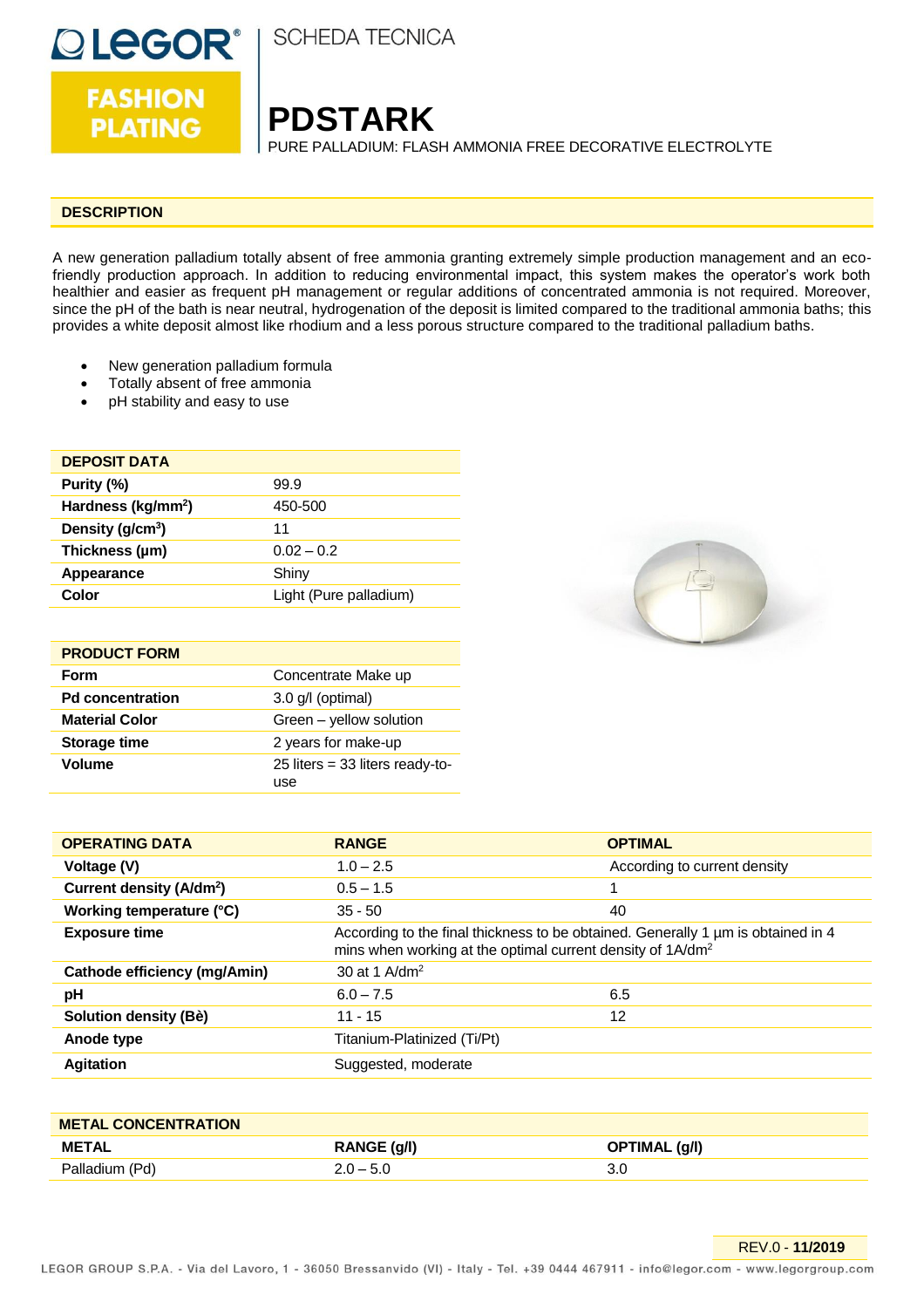

**OLEGOR<sup>®</sup>**<br>FASHION

# **PDSTARK**

PURE PALLADIUM: FLASH AMMONIA FREE DECORATIVE ELECTROLYTE

| <b>COLOR COORDINATES</b> |      |  |
|--------------------------|------|--|
|                          | 83.8 |  |
|                          | 0.4  |  |
|                          | 4.3  |  |
|                          | 4 3  |  |

**Note:** The color coordinates shown here have been recorded on a white substrate and are intended as PURELY INDICATIVE being highly dependent on the color of the starting substrate, the deposited thickness as well as the type of surface (design) on which they are measured

## **PRODUCTS CODES COMPONENTS:**

| <b>PRODUCTS REQUIRED FOR INSTALLATION</b> |                                                                                                                    |
|-------------------------------------------|--------------------------------------------------------------------------------------------------------------------|
| <b>PDXWB</b>                              | Concentrated Make-up for pure Palladium (25 L make-up = 33 L ready to use solution)                                |
| <b>PDXWB-7</b>                            | Concentrated Make-up for pure Palladium (5.25 L make-up = $7$ L ready to use solution)                             |
| PD100RW*                                  | Palladium tetramine sulfate 39% salts (1 pack containing 100 g of fine palladium)                                  |
| PD100RL*                                  | Concentrated Palladium tetramine dichloride solution 100 g Pd/liter (to be used alternatively to PD100RW<br>salts) |

\*Product which is subject to the international regulations concerning transportation of dangerous goods.

| <b>PRODUCTS FOR MAINTENANCE AND RECOVERY OF THE BATH</b> |                                                                                                                    |
|----------------------------------------------------------|--------------------------------------------------------------------------------------------------------------------|
| PD100RW*                                                 | Palladium tetramine sulfate 39% salts (1 pack containing 100 g of fine palladium)                                  |
| PD100RL*                                                 | Concentrated Palladium tetramine dichloride solution 100 g Pd/liter (to be used alternatively to<br>PD100RW salts) |
| <b>PDXWR</b>                                             | Replenisher solution for pure palladium ( $5UN = 1L$ )                                                             |
| <b>PDXWBR1</b>                                           | Brightener 1 for pure Palladium (1L)                                                                               |
| <b>PDXWBR2</b>                                           | Brightener 2 for pure Palladium (1L)                                                                               |
| <b>PDXWSC</b>                                            | Conducting salts for Palladium (5kg)                                                                               |
| <b>PDXWSS</b>                                            | Stabilizing salts for Palladium (5kg)                                                                              |

\*Product which is subject to the international regulations concerning transportation of dangerous goods.

## **PREPARATION OF SOLUTION**

## **PROCEDURE FOR READY-TO-USE PLATING SOLUTION PREPRATION (PAY ATTENTION! EVERY INDICATED QUANTITY PER LITER HAS TO BE INTENDED AS PER FIANL READY TO USE SOLUTION):**

Before starting **PDSTARK** solution preparation, make sure the working tank is perfectly cleaned. If not, the working tank should be cleaned with solution containing 2% of ammonia and 2% of KOH. The solution should be kept at 50 °C for two hours. Then, drain the tank and rinse with abundant deionized water until the output washing water will show a neutral pH.

At this point it will be finally possible to set the ready to use plating solution by following step-by-step this procedure:

- 1. Fill the working tank with the make-up **PDXWB or PDXWB-7**. The quantity of make-up to add in liters is equal to ¾ of the total required final volume so that it will necessary to add 0.75 liters of make-up per every liter of ready-to-use solution to prepare.
- 2. Add then very slowly the Pd complex salt PD100RW. If we aim to realize a final concentration of 3 g/l as fine Pd we will need to add around 7.7 g of PD100RW per every liter of ready to use plating solution to prepare. **Better to do the addition of Pd salts when the latter have been previously dissolved in HOT Deionized water (D.I. water) and then poured into the working tank as a concentrate solution.** Alternatively, if the liquid Pd complex PD100RL solution is used it as Pd source it will be necessary to add 30 ml (equal to 3.0 g of fine Pd) of it per every single liter of plating solution to prepare.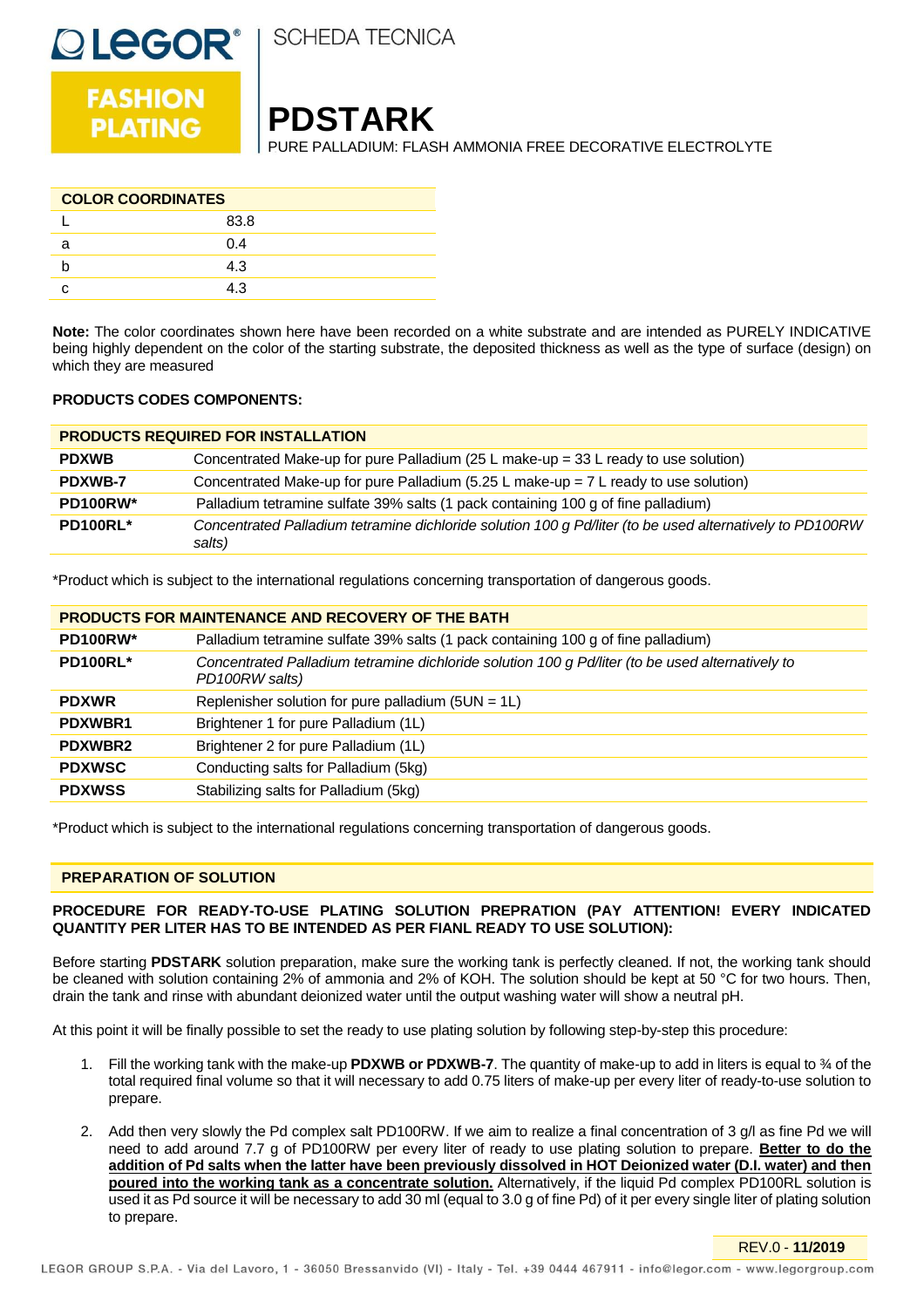

**SCHEDA TECNICA** 

**PDSTARK** PURE PALLADIUM: FLASH AMMONIA FREE DECORATIVE ELECTROLYTE

- 3. Raise finally the final volume by addition of D.I. water.
- 4. Heat the solution so prepared by setting the working temperature and once reached start to plate.

**FINAL NOTE ABOUT THE READY-TO-USE SOLUTION PREPARATION:** it is here highlighted that any addition of Pd salts can generate a blackish suspension over the electroplating solution similar to thin powder: this will not absolutely compromise the right functionality and performances of the same solution and if it will happen it will be sufficient to change more frequently the filter cartridges inside the pumps in order to keep the electroplating solution more clean as it is possible.

## **BATH MAINTENENCE**

For **PDSTARK** baths the additions for maintenance of the plating solution should be done by using the right replenisher reported on the table at the previous page of this Technical Chart.

For optimum performance of the electrolytic solution, it is best to work with a Pd concentration that is within 20% less than the initial concentration: for example, with a bath at 3 g/l nominal value, additions must be done after a maximum consumption of 0,6 g/l of Palladium. In order to perform the additions, always consider that a 3 g/l bath deposits 30 mg of Palladium average per Ampere/minute. As Palladium is a precious metal, and in order to control consumption, periodic analytic controls are advised.

## **Replenisher compounds usage.**

Use **PD100RW** as palladium salts replenisher for the maintenance of this process (see related Pd salts technical chart) or **PD100RL** concentrate Pd solution as alternative to Pd salts.

All the other components consumed during electrodepositions and by drag-out phenomena are, on the contrary, restored by the addition of PDSTARK complete replenisher units which are affordable requiring **PDXWR** replenisher.

As general guideline keep in mind that every 3000 Ampereminutes (clicks) are consumed about:

- 100 g of fine Palladium (to be restore by using 1 entire packaging of PD100RW salts or 1 liter bottle of PD100RL);
- 1 unit replenisher (equal to 200 ml) of **PDXWR**.

Keep in mind that these values are indicative and they should suffer variations on the basis of the used plant, type of items to be plated or even according with the working methodology.

## **EQUIPMENT AND TOOLS**

## **ANODES**

It is strongly suggested the use of Titanium platinized (Ti/Pt) anodes with a layer of platinum of 2.5 µm.

## **MATERIALS FOR THE WORKING TANK**

PP/ PVC/ HDPE for larger volume tanks supplied together with a good quality exhaust fume/suction system or Pyrex glass (for small volume amount solutions in beaker scale).

## **MOVEMENT AND FILTRATION**

Solution needs to be under movement and stirred by a suitable magnetic driven filter pump. When in movement, the solution needs also to be filtered by using 5 - 15 microns PP wrapped wire filter cartridges which stayed previously immersed in deionized water heated at 60°C for a couple of hours and then washed with abundant deionized cold water before their usage in order to avoid any possible organic contamination coming form the same filter cartridges material.

Filter pump must have a flow rate 5 times/hour more than solution volume to have a proper solution filtration and movement during the electrolytic process.

REV.0 - **11/2019**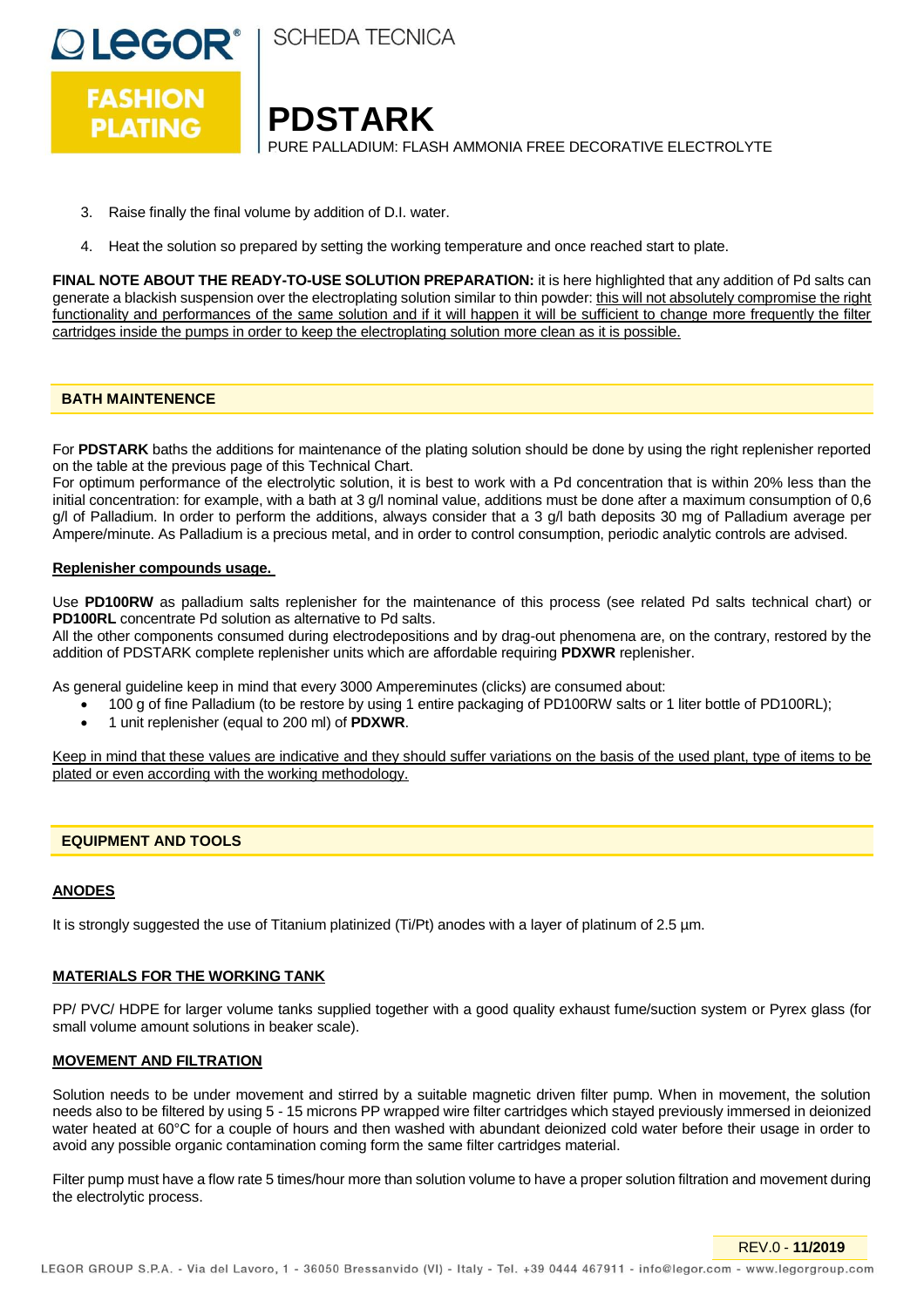

**I SCHEDA TECNICA** 

## **PDSTARK**

PURE PALLADIUM: FLASH AMMONIA FREE DECORATIVE ELECTROLYTE

## **WATER PURITY**

To prevent any bath contamination during the ready to use solution preparation or during any other subsequent maintenance operation, it is advisable to use deionized water with a conductivity less than 3 µS/cm (and free from any traces of organic compounds, silicon, boron).

## **RECTIFIER**

Use a current DC rectifier having an alternate current residue –ripple-less than 5% and having an output amperage sufficient to obtain a proper electroplating process. The rectifier should be equipped with:

- Ammeter
- Voltmeter
- Ampere/minutes counter

#### **HEATING SYSTEM**

The admitted materials for heaters are: Pyrex, quartz or PTFE.

## **SUPPLEMENTARY INFORMATION**

#### **GENERAL NOTES ON THE PALLADIUM PLATING PROCESS**

The items to be treated are prepared according to the usual method. In general you are recommended to start by washing in an ultrasounic bath, followed by rinsing and subsequent alkaline electrolytic degreasing at 4-6 Volts for 1 - 2 minutes *(in doing the pre-treatment degreasing step we recommend to use our NEATECH Line products).* Neutralize by immersion in a 5% sulfuric acid solution or similar (e.g. solution obtained by dilution of SATT activation salts), rinse in demineralized water and dip finally the pieces in the palladium plating bath at 40°C for the required time according with the thickness you wish to achieve, at an approximate voltage of 1.0 – 2.0 Volts, under moderate solution movement.

Although this is a flash treatment, high plating time is due to the reduced electrodeposition speed. Avoid the application of high voltages as they can cause burning on the pieces, which is visible even after successive plating treatments.

If the palladium plating treatment is applied as an intermediate layer on white gold items which are then rhodium-plated, it is important that the palladium and rhodium plating are performed in rapid succession. After the palladium plating treatment, the pieces are rinsed with demineralized water and neutralized in a 5% sulfuric acid solution or using the Legor NEUT1 solution or prepared by SATT dissolution.

After rinsing with demineralized water, the pieces must be immediately rhodium plated following the normal instructions. Avoid to perform electrolytic degreasing treatment on the palladium plating as it will cause blackening of the piece due to absorption of the hydrogen in the palladium. If you have accidentally done this, anodic degreasing treatment (inverted polarity) or heating of the pieces for a few minutes at 80°C should restore the original characteristics of the plating.

#### **pH CORRECTION**

pH needs to be maintained inside optimum range values. Normally it tend to be decrease with respect to the optimal range 6.0 - 7.5 during time and if it is necessary to higher, the correction can be done by the slow addition of diluted ammonia solution until reaching again an optimal value; on the contrary if it is necessary to lower it add slowly a diluted sulfuric or acetic acid solution. In order to do this type of operation it is strongly suggested to keep constantly monitored the pH by the use of a pHmeter probe and if possible run this operation at room temperature.

## **PLATING SOLLUTION DENSITY**

In case of strong drag out phenomena the solution density might be lower than its optimal condition. If it is necessary to raise the solution density it has to be known that **1 °Bé** is restored by the addition of **20 g/l of PDXWSC + 10 g/l of PDXWSS.**

## **ABOUT BRIGHTENERS**

If the deposit would come out les bright or less shine than normal it is possible that it is low in brighteners content.

REV.0 - **11/2019**